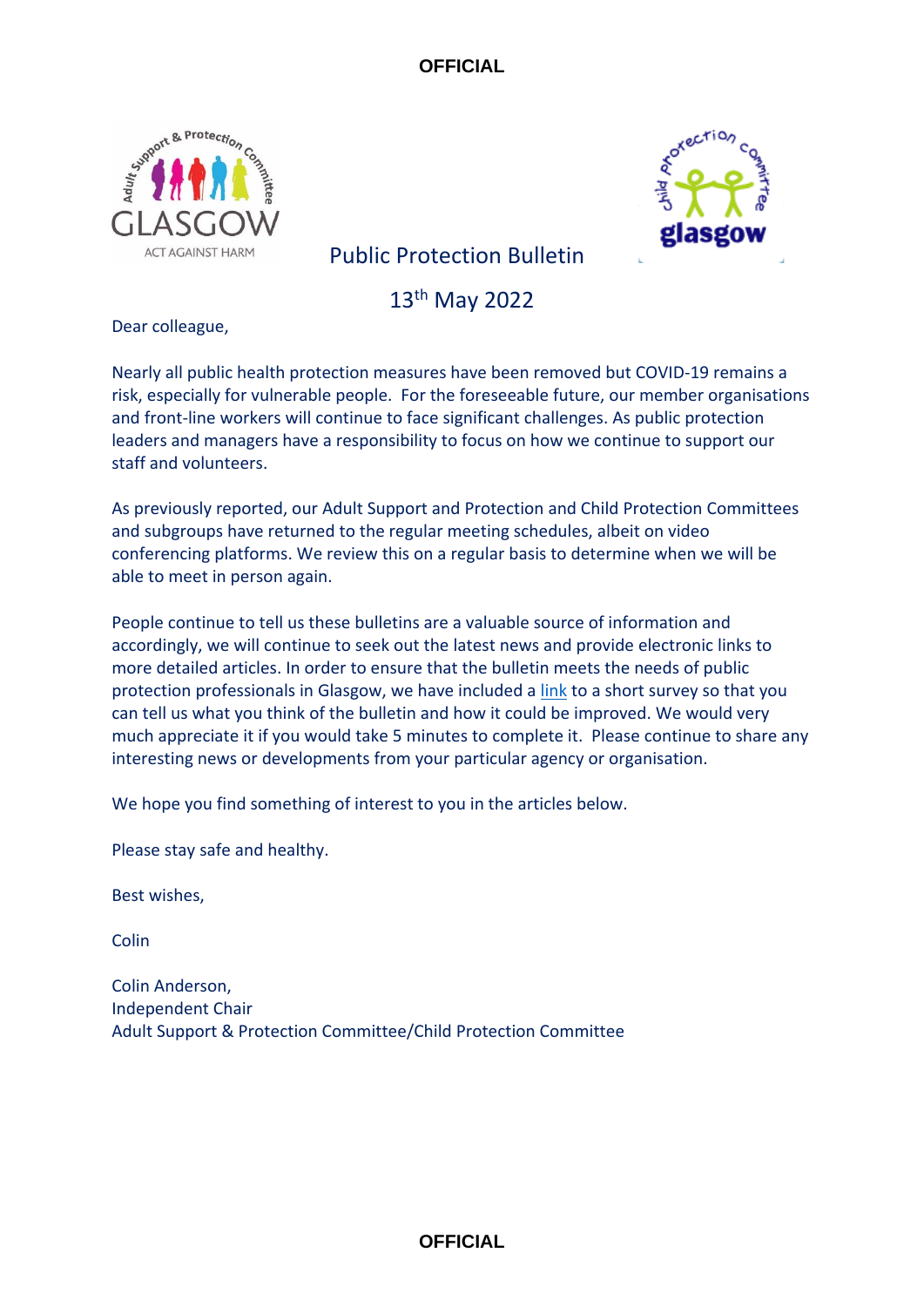# **Glasgow Public Protection Committees**

### [Glasgow Public Protection Committees Bulletin Survey](https://www.smartsurvey.co.uk/s/C6WBPK/)

To ensure that the bulletin continues to meet the needs of public protection professionals in Glasgow, we have designed a short survey so that you can tell us what you think of the bulletin and how it could be improved. We would very much appreciate it if you would take 5 minutes to complete it.

## **COVID – 19**

#### [Impact of Covid-19 on children in care](https://www.newham.gov.uk/downloads/file/4407/research-report-how-has-the-covid-19-pandemic-affected-children-in-care-and-care-leavers)

Newham Council has published a report on Covid-19's impact on looked after children and care leavers in Newham. Findings include: children were unable to see their biological parents due to coronavirus restrictions; children found it hard to access face-to-face support services; and young people who were new into care, or already experiencing instability in their placements, found coping with the pandemic particularly challenging.

[Alcohol and Other Substance Use During the COVID-19 Pandemic: A Systematic Review](https://doi.org/10.1016/j.drugalcdep.2021.109150)

This article provides a systematic review of all available evidence, with the aim of documenting and interpreting the frequency and severity of alcohol and other substance use during the COVID-19 pandemic.

## **Children, Young People & Education**

#### [Clinical Pathway Guidance Child Sexual Abuse](https://www.gov.scot/publications/clinical-pathway-healthcare-professionals-working-support-children-young-people-experienced-child-sexual-abuse/)

The Scottish Government has published guidance for healthcare professionals supporting children and young people who may have experienced child sexual abuse, to ensure a consistent approach to the provision of healthcare and forensic medical examination services for children and young people of either sex who may have experienced sexual abuse. An information leaflet and an [easy read version.](https://eur02.safelinks.protection.outlook.com/?url=https%3A%2F%2Fwww.gov.scot%2Fpublications%2Feasy-read-self-referral-sexual-assault-response-coordination-service-sarcs%2F&data=04%7C01%7Csusan.mitchell%40strath.ac.uk%7C14fa4cd36de943e5c6c708da1962dbe4%7C631e0763153347eba5cd0457bee5944e%7C0%7C0%7C637850209632791592%7CUnknown%7CTWFpbGZsb3d8eyJWIjoiMC4wLjAwMDAiLCJQIjoiV2luMzIiLCJBTiI6Ik1haWwiLCJXVCI6Mn0%3D%7C3000&sdata=2cjuVzibANYsu%2B5ddPbH1YwAFBT1VqWzKb8R2W%2BN%2B3g%3D&reserved=0) has also been published.

#### [Insight: Early childhood development inequalities](https://healthandcare.scot/default.asp?page=story&story=3082)

Almost one in four children living in Scotland's most deprived areas have a developmental concern, as Scotland's public health body reveals continued healthcare inequalities in children across Scotland.

#### [Child sexual abuse in 2020/21: Trends in official data](https://www.csacentre.org.uk/documents/child-sexual-abuse-in-2020-21-trends-in-official-data/)

The Centre of Expertise on Child Sexual Abuse review focuses on the recorded cases of child sexual abuse by professionals in 2020/21, drawing on the latest available evidence from the official data released by child protection, criminal justice and health agencies in England and Wales. It paints a worrying picture of the gap between what is estimated to be the prevalence of child sexual abuse in England and Wales and what is recorded in official data. The data suggests that agencies are only identifying and responding to a small minority of child sexual abuse that occurs in society.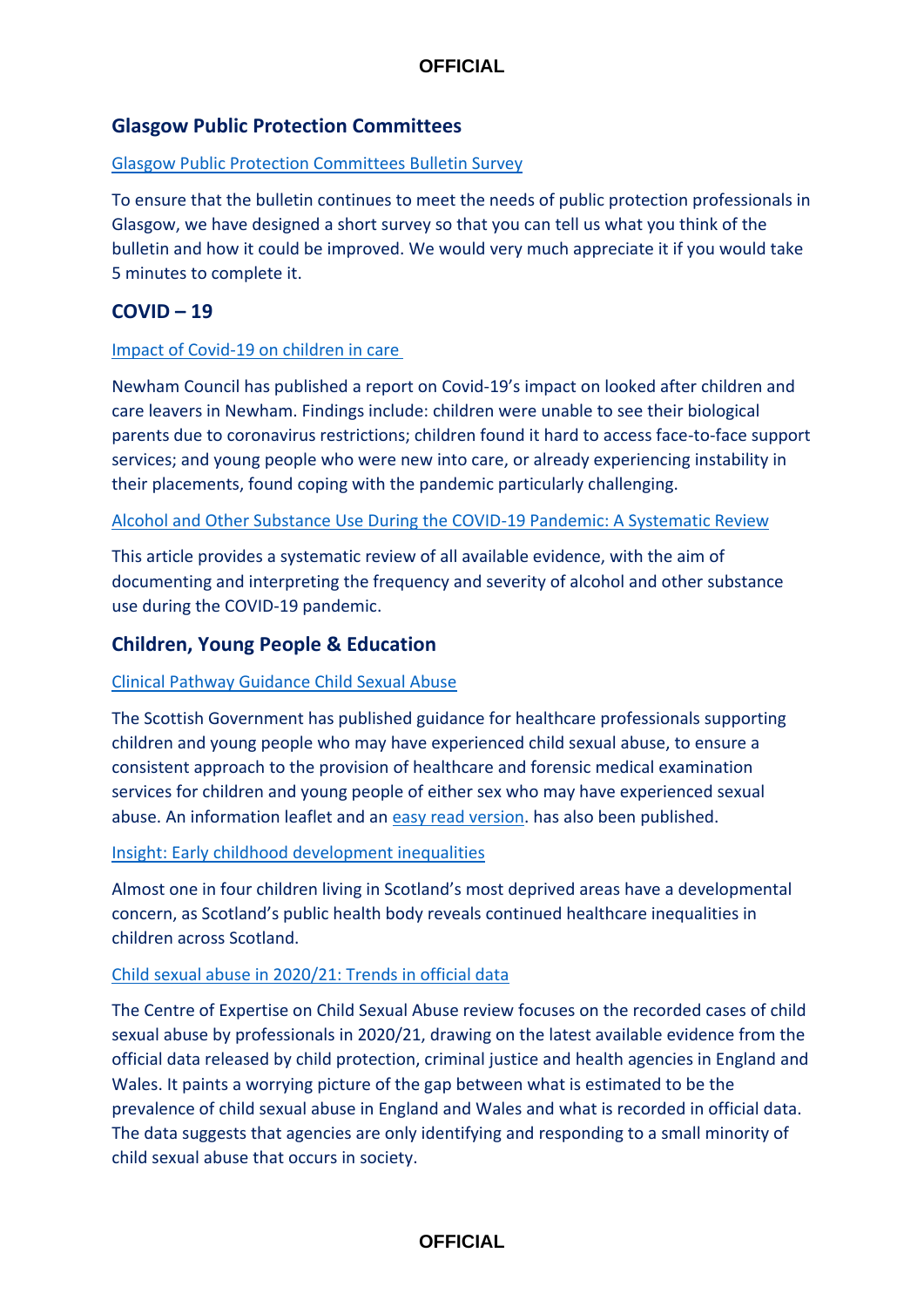## [New Disabled Children and Young People Transition Bill](https://www.healthandcare.scot/default.asp?page=story&story=3075)

A new bill aiming to support disabled children and young people through the transition into adulthood has been introduced into the Scottish parliament by Labour MSP, Pam Duncan-Glancy.

### [The Care Files](https://www.nuffieldfjo.org.uk/resource/the-care-files-exploring-the-experiences-of-teenagers-entering-the-care-system)

A report exploring the experiences of older children and young people when entering the care system as teenagers.

# **Disability**

[Carer shortage: Woman's care suspended for two months during Covid](https://www.bbc.co.uk/news/uk-wales-61365375)

A woman whose care was withdrawn for two months during Covid said she lived in constant fear it will happen again.

# **Autism, ADHD & Learning Difficulties**

[Health Checks for Adults with Intellectual Disability and Association with Survival Rates](https://bmjopen.bmj.com/content/bmjopen/12/4/e049441.full.pdf)

A study that aimed to examine if mortality rates are lower in people with intellectual disability who have had a health check compared with those who have not had health checks.

# **Mental Health**

[Free mental health support on offer from SAMH for organisations based in the NE Glasgow](mailto:Emma.Straughan@samh.org.uk)

SAMH's Let's TALK project is running in the North East of Glasgow, offering free support around mental wellbeing. The aims of the project are:

- to raise awareness around mental health issues,
- tackle stigma and discrimination which often deters people from seeking the help they need,
- signposting people to local support services

Support is available in person and online. More information about the current support on offer from SAMH's Let's TALK contact [Emma.Straughan@samh.org.uk](mailto:Emma.Straughan@samh.org.uk)

#### [Stigma as a Barrier to Addressing Childhood Trauma in Conversation with Trauma Survivors](https://doi.org/10.1371/journal.pone.0258782)

This study examined three aspects of stigma and their interrelation: The respondents' desire for social distance toward adult victims of childhood trauma as an established measure of individual discrimination; the prevalence of negative stereotypes about someone who has experienced childhood trauma; and, as a potentially relevant specific manifestation of victim stigma, the respondents' reluctance to reach out to adult victims of childhood trauma in conversation.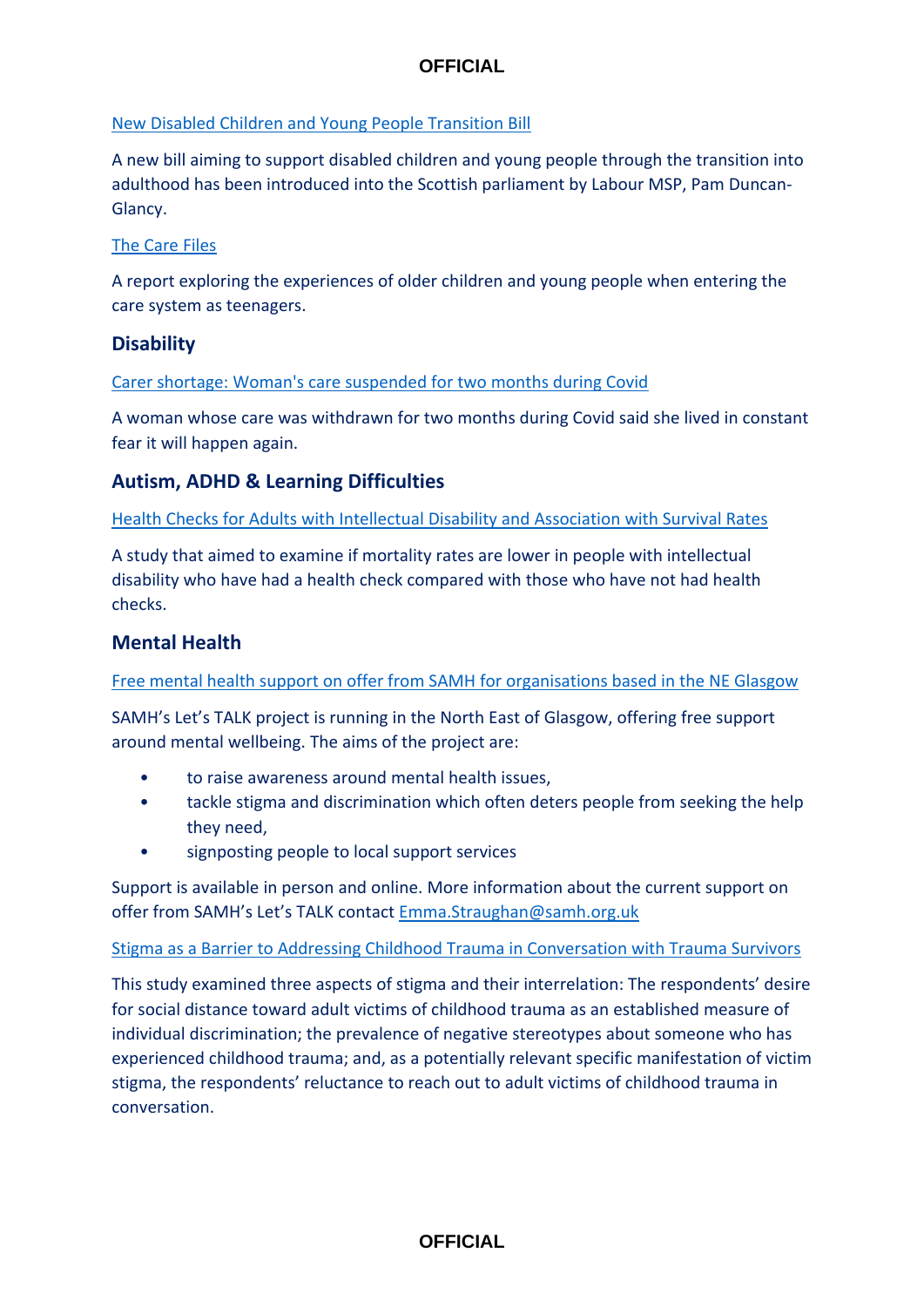# **Older People & Dementia**



#### [Online tools help people in Angus live independently at home for longer](https://www.nhstayside.scot.nhs.uk/News/Article/index.htm?article=PROD_356158)

Angus Health and Social Care Partnership (HSCP) has launched a new online support program for elderly people who are living independently.

#### [Assisting People with Dementia with Their Personal Care](https://www.christianahartleymedicalpractice.nhs.uk/media/1379/personal-care-in-dementia-booklet-16032022.pdf)

The Pro-CARE study aims to learn more about refusals of care in late-stage dementia and use the finding to develop training and educational materials for caregivers to improve personal care interactions in dementia. This booklet was created from the study, using input from family carers and care-home staff who were physically assisting a person living with advanced dementia with their personal care.

## **Carers**

#### [Insight: Carers in need as fuel poverty hits](https://healthandcare.scot/default.asp?page=story&story=3079)

Unpaid carers need additional support measures amid the fuel crisis and should be more involved in government decision-making, says Carolynne Hunter, a Scottish parent-carer.

#### [Problematising Carer Identification](https://doi.org/10.1016/j.ssmqr.2021.100015)

A paper that explores the carer identification practices of older partners providing end-oflife care.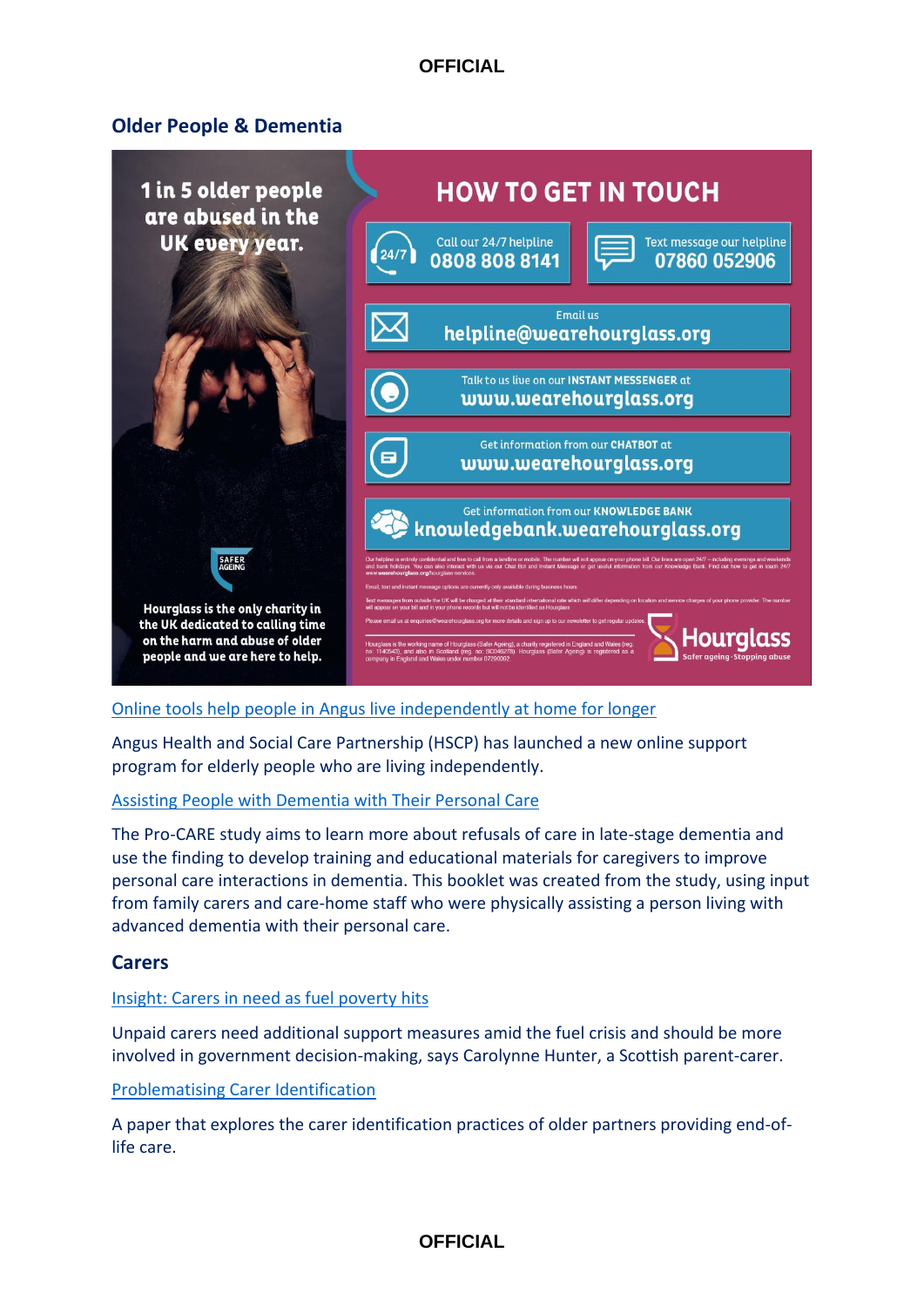# **Housing & Homelessness**

#### [Proposed changes to homelessness legislation a cause for concern](https://www.scottishhousingnews.com/articles/clan-childlaw-proposed-changes-to-homelessness-legislation-a-cause-for-concern)

While Clan Childlaw welcomes the intention to prevent homelessness, but are concerned that the proposals – if translated into law as outlined in the Preventing Homelessness in Scotland report - could represent a serious loss of rights for 16- and 17-year-olds who are experiencing, or at risk of, homelessness.

[Barriers and Facilitators to Accessing Health and Social Care Services for People Living in](doi:10.1136/%20bmjopen-2021-053185)  [Homeless Hostels](doi:10.1136/%20bmjopen-2021-053185)

A qualitative study that aimed to identify the barriers and facilitators to accessing health and social care services for people living in homeless hostels, based on the experiences of hostel staff and residents.

### **Substance Use & Addictions**

#### [The role of specialist Addiction Nurses in alcohol treatment](https://ahauk.org/the-role-of-specialist-addiction-nurses-in-alcohol-treatment/)

In Scotland, alcohol-related deaths are more than four times higher in the most disadvantaged areas compared to the least disadvantaged areas. A [recent study](https://www.shaap.org.uk/downloads/405-alcohol-management-deep-end-2022/viewdocument/405.html) from the University of Dundee and University of Stirling found that embedding specialist Addiction Nurses within GP teams can help address alcohol problems in deprived areas.

# **Equality & Poverty**

#### [Over one million babies and young children living in poverty according to new report](https://littlevillagehq.org/news/over-one-million-babies-and-young-children-living-in-poverty-according-to-new-report/)

The analysis from the research undertaken by the Joseph Rowntree Foundation finds that 1.3 million of the 4.2 million children in poverty in the UK are babies and children under the age of five. The report also sets out findings from a survey of 1,384 families living on low incomes in the UK, including:

- 43% said that housing conditions had a negative impact on their child's development or health
- 43% of respondents said they don't live somewhere that meets their family's needs
- 52% said that they do not live somewhere that has enough space for their family

#### [New Child Payment information leaflet](https://www.povertyalliance.org/scottish-child-payment/)

The Poverty Alliance has launched a new information leaflet, to help parents and carers apply for the Scottish Child Payment.

#### **Gender Based Violence**

#### [Charity calls for action as one in four women are victims of stalking in Scotland](https://tfn.scot/news/charity-calls-for-action-as-one-in-four-women-are-victims-of-stalking-in-scotland?utm_medium=email&utm_campaign=Weekly%20Third%20Force%20News%20-%20health-and-social-care&utm_content=Weekly%20Third%20Force%20News%20-%20health-and-social-care+CID_0ef87465dabedd77ad6d424eb117a71f&utm_source=tfn&utm_term=Charity%20calls%20for%20action%20as%20one%20in%20four%20women%20are%20victims%20of%20stalking%20in%20Scotland)

Ahead of National Stalking Awareness Week, support charity Action Against Stalking (AAS) spoke to nearly 2,000 people to understand the extent of the problem in Scotland. Results found that 23% of women surveyed reported being targeted with fixated, obsessive, unwanted, repeated behaviour at some point in their lives with only 24% of these victims reporting this behaviour to the police.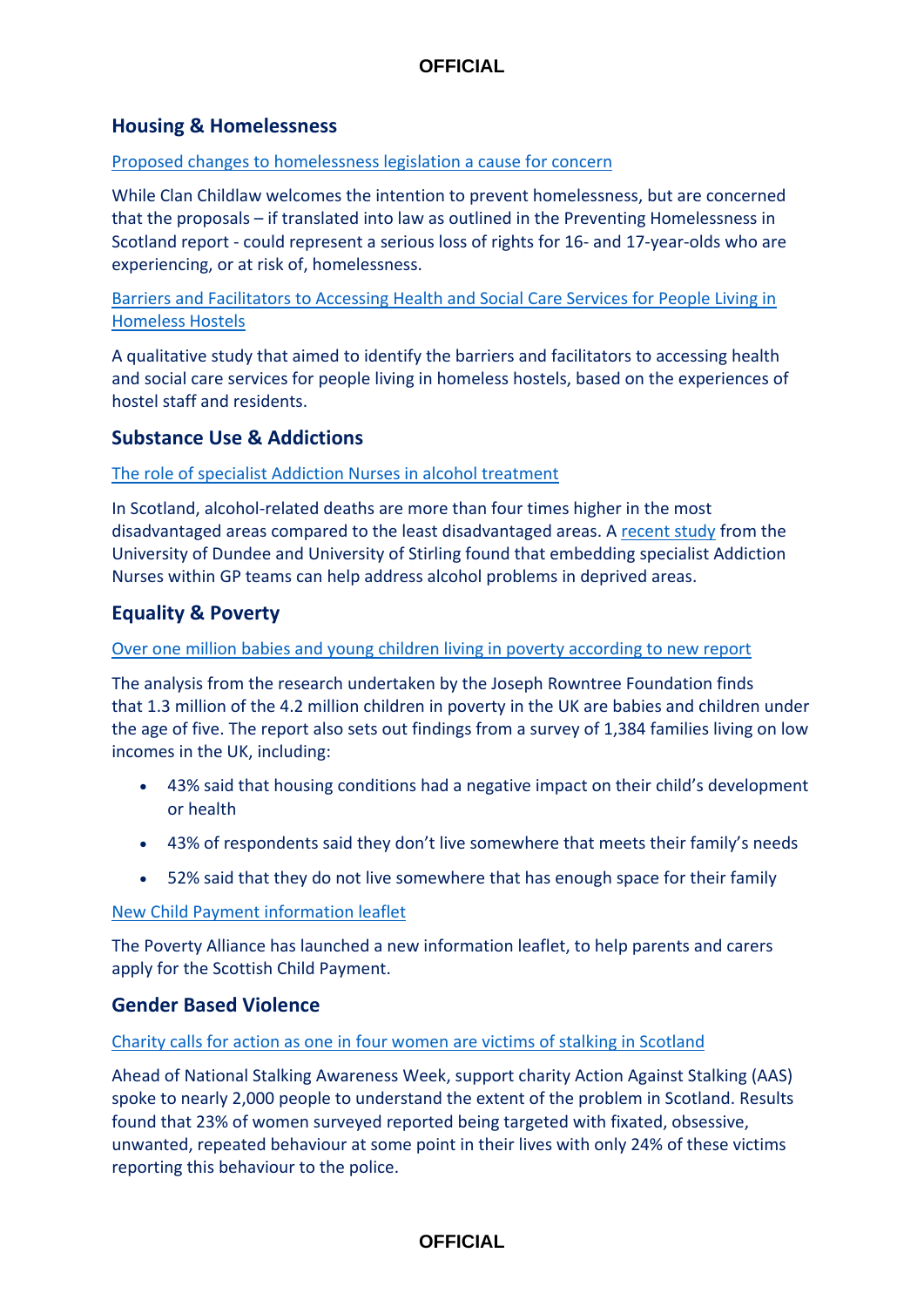# **Refugees, Asylum, Trafficking and Immigration**

[NHS Services Guide for Ukrainians arriving in Scotland](https://www.nhsinform.scot/translations/languages/ukrainian/a-guide-to-nhs-scotland-services-for-displaced-persons-from-ukraine-ukrainian/)

Ukrainians arriving in Scotland have the same entitlements to NHS care as Scotland residents, however individuals may not know how the NHS works. The NHS Scotland Services Guide has been created to explain the range of NHS services available, and information required on how to access these services. Also available in [Russian.](https://www.nhsinform.scot/translations/languages/russian/a-guide-to-nhs-scotland-services-for-displaced-persons-from-ukraine-russian/)

## [Course on Caring for Children Moving Alone: Protecting Unaccompanied and Separated](https://www.futurelearn.com/courses/caring-for-children-moving-alone)  [Children](https://www.futurelearn.com/courses/caring-for-children-moving-alone)

FREE online training course starts again on 9 May 2022, and is open to anyone working in or with an interest in the care and protection needs of unaccompanied and separated children and young people. Produced by CELCIS and delivered through FutureLearn, the course was created with 16 leading international humanitarian and children's rights organisations, including the UNHCR, UNICEF, and International Federation of Red Cross and Red Crescent Societies (IFRC).

# **Crime, Justice & Prisons**

### [Mental Health Support in Scotland's Prisons 2021: Under](https://www.mwcscot.org.uk/sites/default/files/2022-04/PrisonReport-April2022.pdf)-Served and Under-Resourced

A report from the Mental Welfare Commission that looks at whether the intended improvements linked to the transfer of health care responsibility from the Scottish Prison Service to NHS Scotland has had a meaningful impact on mental health support for prisoners.

# **Online & Financial Harm**

## [One Last Spin](https://onelastspin.vision/) – documentary

With growing awareness of gambling as a serious public health issue The Machine Zone Community Interest Company has co-produced a documentary *One Last Spin*. Made in and around Glasgow the film is intended for community events and training purposes. If you'd like to preview the film and receive more information please contact [adrian@gamblingwatchscotland.org.uk.](mailto:adrian@gamblingwatchscotland.org.uk)

## [Digital inclusion. Using digital technology positively and safely: Practice Tool](https://www.researchinpractice.org.uk/adults/publications/2022/april/digital-inclusion-using-digital-technology-positively-and-safely-practice-tool-easy-read-version-2022/?utm_source=Partner+bulletin&utm_campaign=3a0453b723-Adults+%E2%80%93+Partner+update+%E2%80%93+21%2F02%2F22_COPY_01&utm_medium=email&utm_term=0_86e47600a4-3a0453b723-&utm_source=Non-Partner+bulletin&utm_campaign=44f74ff9b5-EMAIL_CAMPAIGN_2022_04_26_11_54&utm_medium=email&utm_term=0_4146f9bdbb-44f74ff9b5-38104929)

Digital skills and access to the internet can have a significant and positive impact on the lives of people with care and support needs, so long as any barriers to inclusion and access are addressed.

This easy read practice tool has been co-produced with a team of women who have learning disabilities, learning difficulties and/or autism. It draws from lived experience and research on accessing and using digital technologies and the internet.

#### Fraud Focus - [Impersonations of Cifas, Grand National and Electricity Meter Scams](https://www.cifas.org.uk/newsroom/fraud-focus-8-april)

Cifas, the UK's leading fraud prevention service, is highlighting the latest fraud threats and warning the public to stay vigilant of the ever-changing tactics that scammers are using to extract money and information.